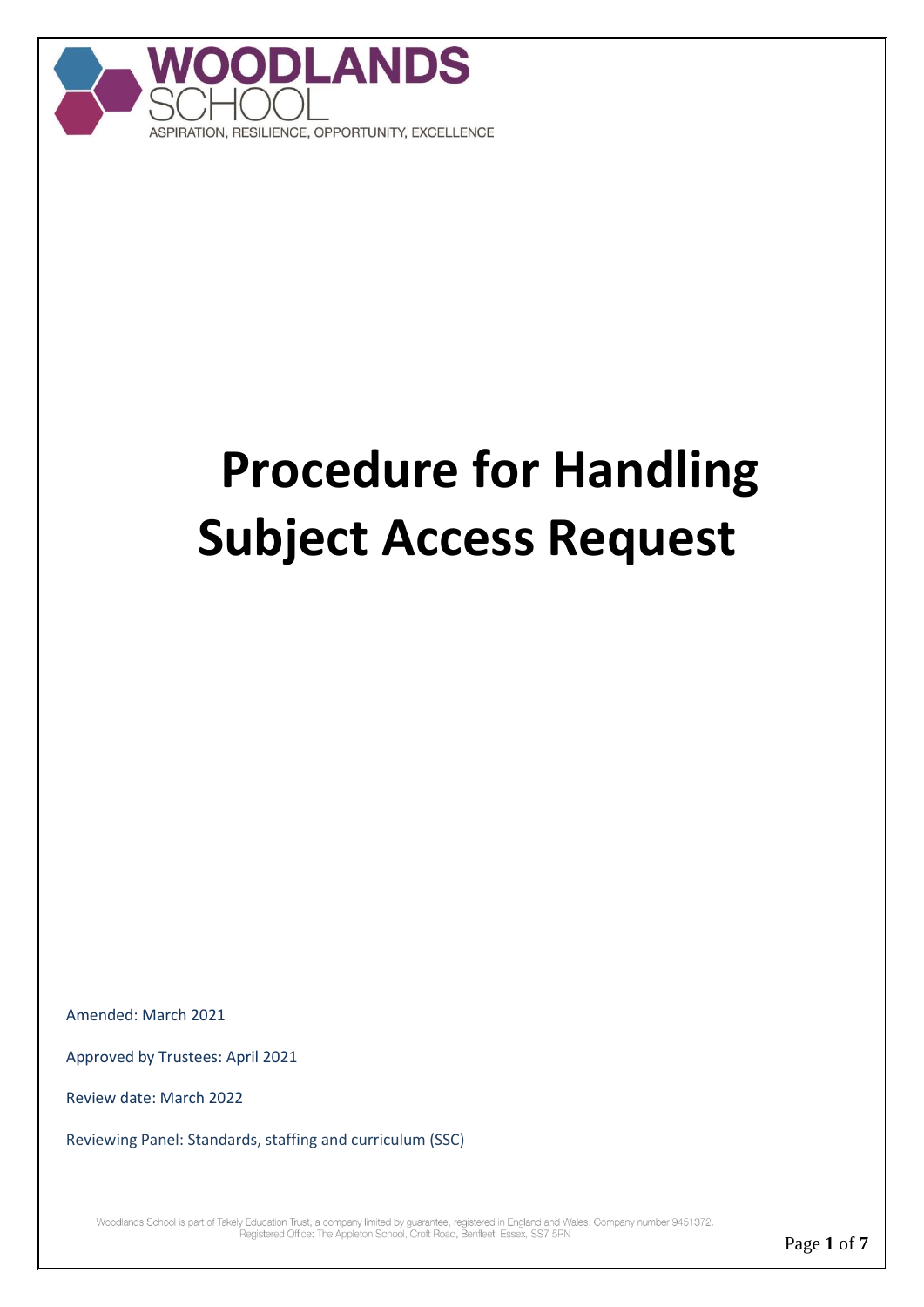# Contents

| 1. |                                                                                                         |  |
|----|---------------------------------------------------------------------------------------------------------|--|
| 2. |                                                                                                         |  |
| 3. |                                                                                                         |  |
| 4. |                                                                                                         |  |
|    |                                                                                                         |  |
|    |                                                                                                         |  |
|    |                                                                                                         |  |
|    |                                                                                                         |  |
|    | 4.2.5 Completing the Subject Access Request (SAR) where IGS are processing the request on behalf of the |  |
|    | 4.2.6 Completing the Subject Access Request (SAR) where IGS are not processing the request on behalf of |  |
| 5  |                                                                                                         |  |
| 6  |                                                                                                         |  |
|    |                                                                                                         |  |
|    |                                                                                                         |  |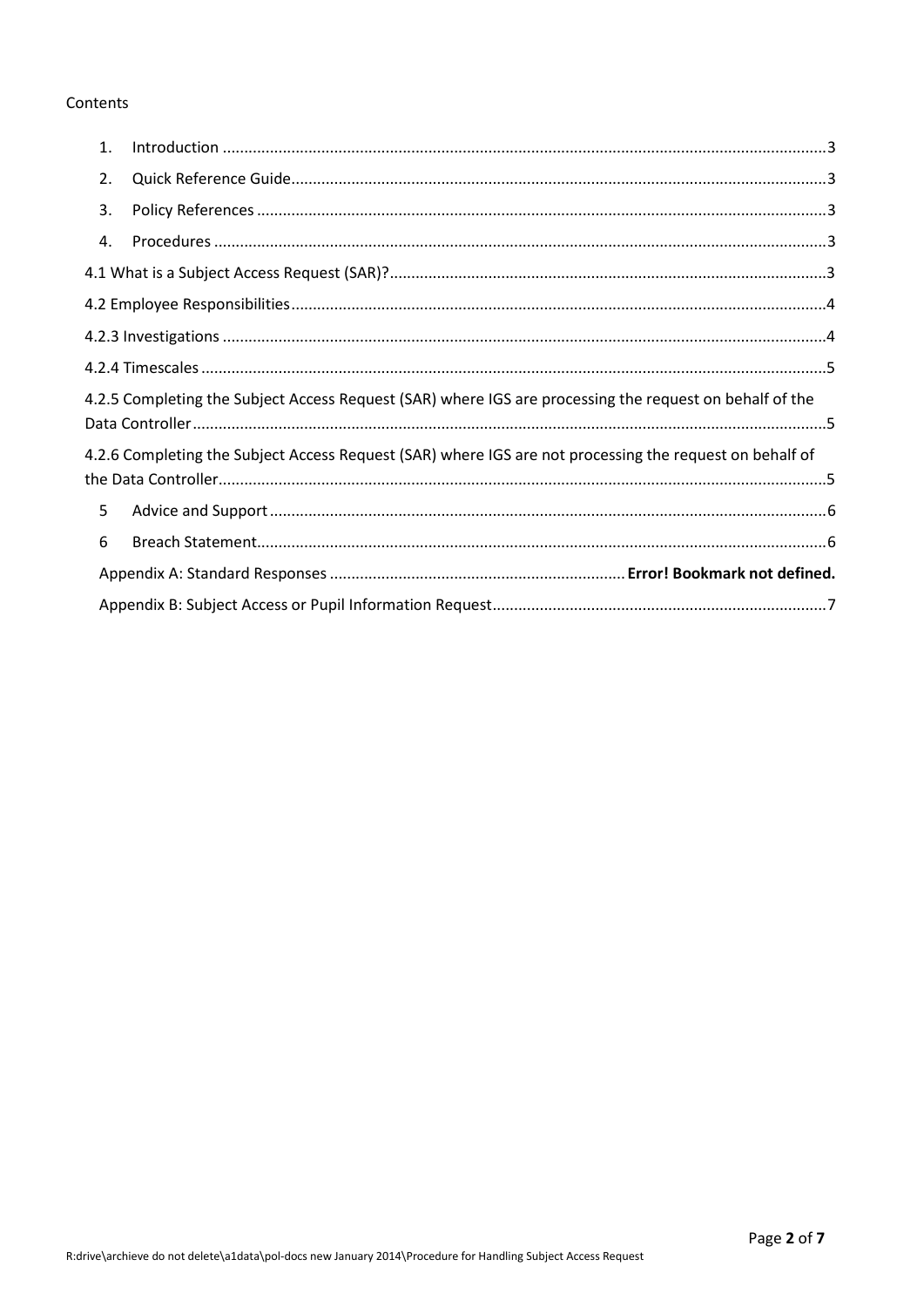#### <span id="page-2-0"></span>**1. Introduction**

- 1.1. This document applies to data controllers who process personal information about others (data subjects). We have a duty to uphold data subject rights and must be able to understand our responsibilities to those data subjects.
- 1.2. We recognise that the law allows individuals to exercise certain rights in respect of their personal data and one of these rights is the right of access. Therefore there is a need to acknowledge this right and to supply the requested information within the statutory timeframe.
- 1.3. Where an individual has requested a copy of the information we hold about them it is the responsibility of the data controller to comply with the request.

## <span id="page-2-1"></span>**2. Quick Reference Guide**

- 1. Satisfy yourself that the person requesting the information has a legal right to it, for example because the requestor is the data subject (staff) or they hold parental responsibility
- 2. Seek confirmation of identity where you requestor is not known to you
- 3. Request consent where necessary, for example where a child is 12 years or older
- 4. Acknowledge you are processing the request (See Appendix A)
- 5. Understand the scope and parameters of the request
- 6. Collate the information relevant to the request
- 7. Review the information and where necessary apply redactions, explaining why the information has been removed
- 8. Agree how the disclosure will be made, for example the requestor will collect from the school, by secure email, by special delivery post
- 9. Make the disclosure
- 10. Ensure you retain a copy of the information disclosed
- 11. Ensure you have fully logged the request on your B1 reporting tool

#### <span id="page-2-2"></span>**3. Policy References**

- 3.1. This procedure is a requirement of the following policies:
	- Statutory Requests Policy

#### <span id="page-2-4"></span><span id="page-2-3"></span>**4. Procedures**

#### **4.1 What is a Subject Access Request (SAR)?**

- 4.1.1 A subject access request is a request for personal information under the Data Protection Act 2018.
- 4.1.2 The requestor does not have to specify under what legislation they are making a request. It is our responsibility to correctly identify which legislation applies.
- 4.1.3 The individual may ask another person to request the information for them e.g a parent, representative or a solicitor.
- 4.1.4 You must provide a copy of the information free of charge. However, you can charge a 'reasonable fee' when a request is manifestly unfounded or excessive, particularly if it is repetitive.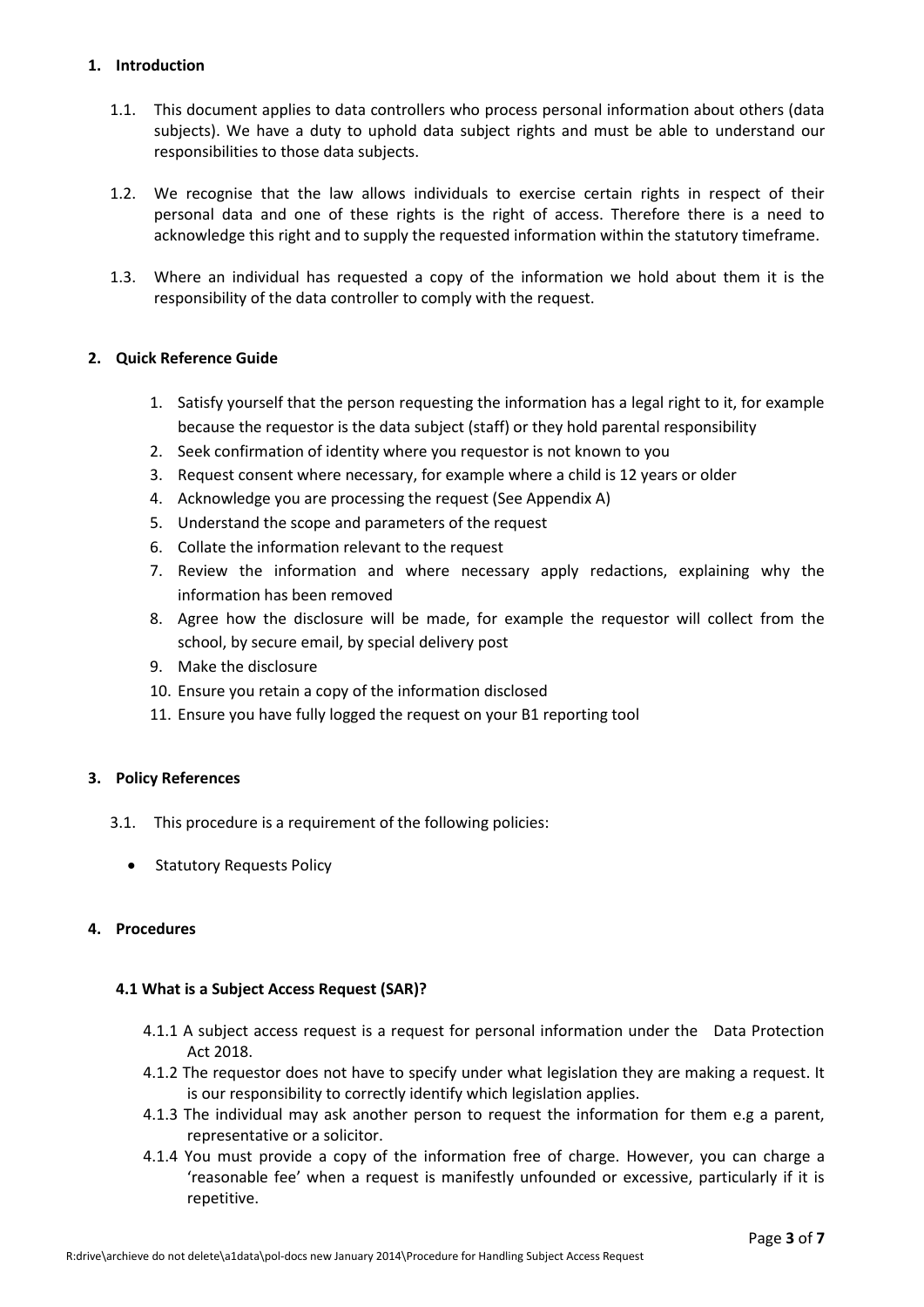- 4.1.5 You may also charge a reasonable fee to comply with requests for further copies of the same information. This does not mean that you can charge for all subsequent access requests.
- 4.1.6 The fee must be based on the administrative cost of providing the information.
- 4.1.7 The timescale for disclosing personal information is 1 month, however where a request is very complex it is possible for the Data Controller to claim an additional 2 months. The burden of proof that a request is complex sits with the Data Controller. If you intend to claim the additional time it must be communicated to the Data Subject as early as possible in the process.
- 4.1.8 There is an additional right of access to curricular and educational records defined in the [Education \(Pupil Information\) \(England\) Regulations 2005.](http://www.legislation.gov.uk/uksi/2005/1437/pdfs/uksi_20051437_en.pdf) The timescale for responding to such requests is fifteen days from receipt of the request (excluding the summer holiday).

#### <span id="page-3-0"></span>**4.2 Employee Responsibilities**

- 4.2.1 Anyone receiving a subject access request must immediately inform the school office.
- 4.2.2 The request must be logged on the central record which is reported as part of the B1 reporting template to Senior Leaders.

#### <span id="page-3-1"></span>**4.2.3 Investigations**

- 4.2.3.1 You must verify the identity of the person making the request using reasonable means.
- 4.2.3.2 The identity of the requestor must be established before the disclosure of any information, and checks should also be carried out regarding proof of relationship to the child. Evidence of identity can be established by requesting production of:
	- passport
	- **•** driving licence
	- utility bills with the current address
	- Birth / Marriage certificate
	- $\bullet$  P45/P60
	- Credit Card or Mortgage statement

*This list is not exhaustive*.

*See Appendix A for a form to be used to request this information*

- 4.2.3.3 If the individual has requested that another person may request the information for them you must ensure that the relevant written authority to share or other evidence such as a power of attorney has been provided.
- 4.2.3.4 If we think an individual may not understand what information would be disclosed to a third party who has made a subject access request on their behalf, we may send the response directly to the individual rather than to the third party. The individual may then choose to share the information with the third party after having had a chance to review it.
- 4.2.3.5 Where a parent/carer is requesting information about a child, we should consider whether the child is mature enough to understand their rights. If we are confident that the child can understand their rights, then we should respond to the child rather than the parent/carer or seek their consent to disclose directly to the parent/carer.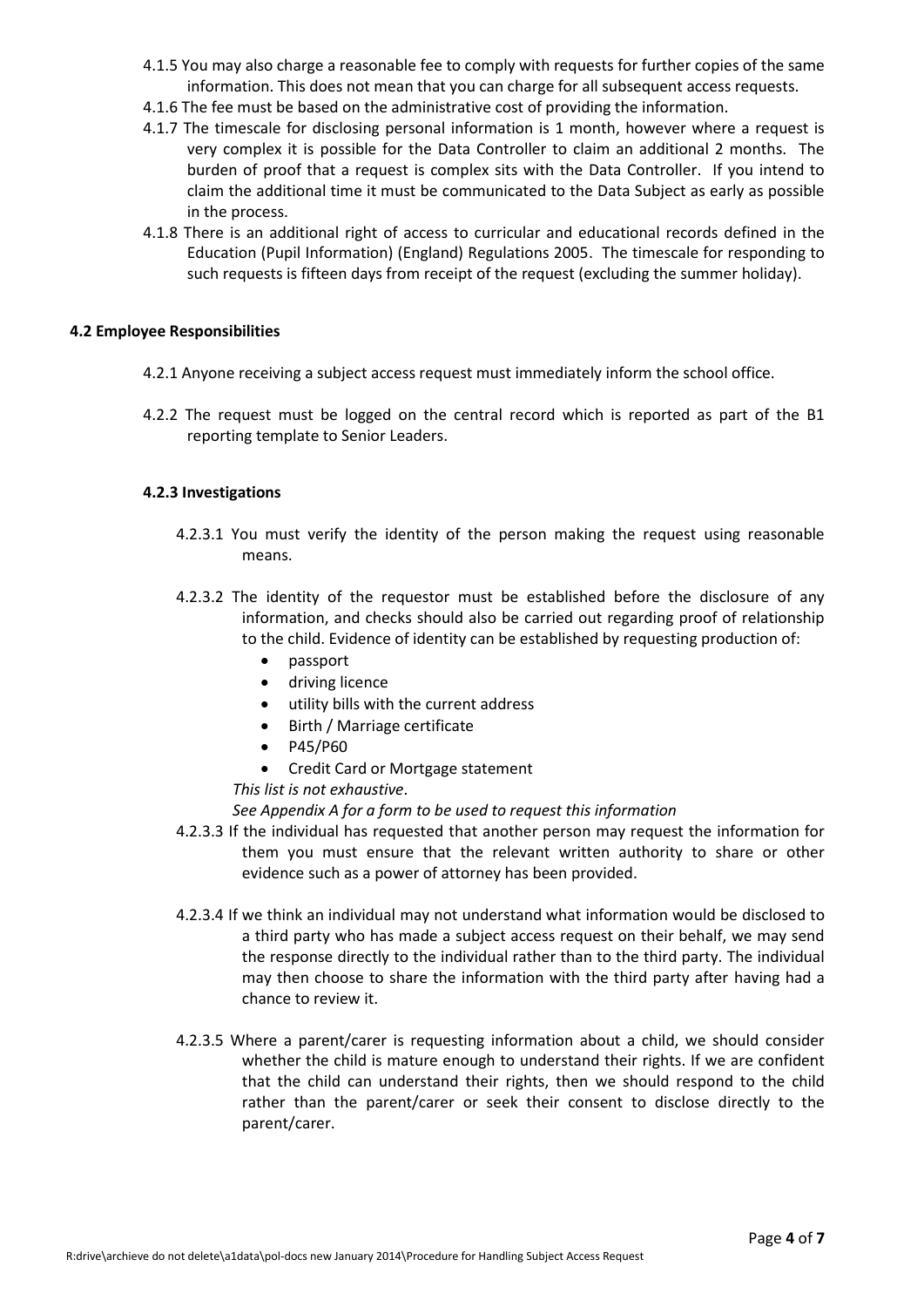#### <span id="page-4-0"></span>**4.2.4 Timescales**

- 4.2.4.1 Information must be provided without delay and at the latest within one month of receipt.
- 4.2.4.2 We will be able to extend the period of compliance by a further two months where requests are complex or numerous. If this is the case, we must inform the individual within one month of the receipt of the request and explain why the extension is necessary.
- 4.2.4.3 Where the personal data is requested under the [Education \(Pupil Information\)](http://www.legislation.gov.uk/uksi/2005/1437/pdfs/uksi_20051437_en.pdf)  [\(England\) Regulations 2005](http://www.legislation.gov.uk/uksi/2005/1437/pdfs/uksi_20051437_en.pdf) the timescale for responding to such requests is fifteen days from receipt of the request (excluding the summer holiday). This legislation is not applicable to Academies.

## <span id="page-4-1"></span>**4.2.5 Completing the Subject Access Request (SAR) where IGS are processing the request on behalf of the Data Controller**

- 4.2.5.1 IGS should be informed immediately that a subject access request has been received.
- 4.2.5.2 All information scoped within the request must be gathered by the school
- 4.2.5.3 All of the gathered information should be scanned and sent to the appropriate person within IGS within the agreed timeframe via secure email, e.g. Egress.
- 4.2.5.4 Once the information has been received back from IGS, the audit copies should be stored securely electronically.
- 4.2.5.5 The client copies should be released to the individual in the format advised by IGS as soon as possible (using the relevant form in Appendix A).

# <span id="page-4-2"></span>**4.2.6 Completing the Subject Access Request (SAR) where IGS are not processing the request on behalf of the Data Controller**

- 4.2.6.1 All information scoped within the request must be gathered by the school.
- 4.2.6.2 The information must be reviewed before disclosure.
- 4.2.6.1 Third party information is that which relates to another individual. The DPA 2018 says that you do not have to comply with the request if it would mean disclosing information about another individual who can be identified from that information, except if:

a) the other individual has consented to the disclosure; or

b) it is reasonable to comply with the request without that individual's consent.

You cannot refuse to provide access to personal data about an individual simply because you obtained that data from a third party.

- 4.2.6.2 Any information which may cause serious harm to the physical or mental health or emotional condition of the pupil or another should not be disclosed, nor should information that would reveal that the child is at risk of abuse, or information relating to court proceedings. Such information is exempt from disclosure.
- 4.2.6.3 Any necessary redactions should be made, either by using redaction software, or by blacking out the redaction. Where redaction (information blacked out/removed) has taken place then a full copy of the information provided should be retained in order to establish, if a complaint is made, what was redacted and why. Information disclosed should be clear, thus any codes or technical terms will need to be clarified and explained. If information contained within the disclosure is difficult to read or illegible, then it should be retyped. If redactions are made by using a black marker pen, it is advisable to re-copy the information so that it cannot be seen under the blacking out.
- 4.2.6.4 A copy of the original information, an audit copy if possible and the client copy should be saved electronically in a secure location.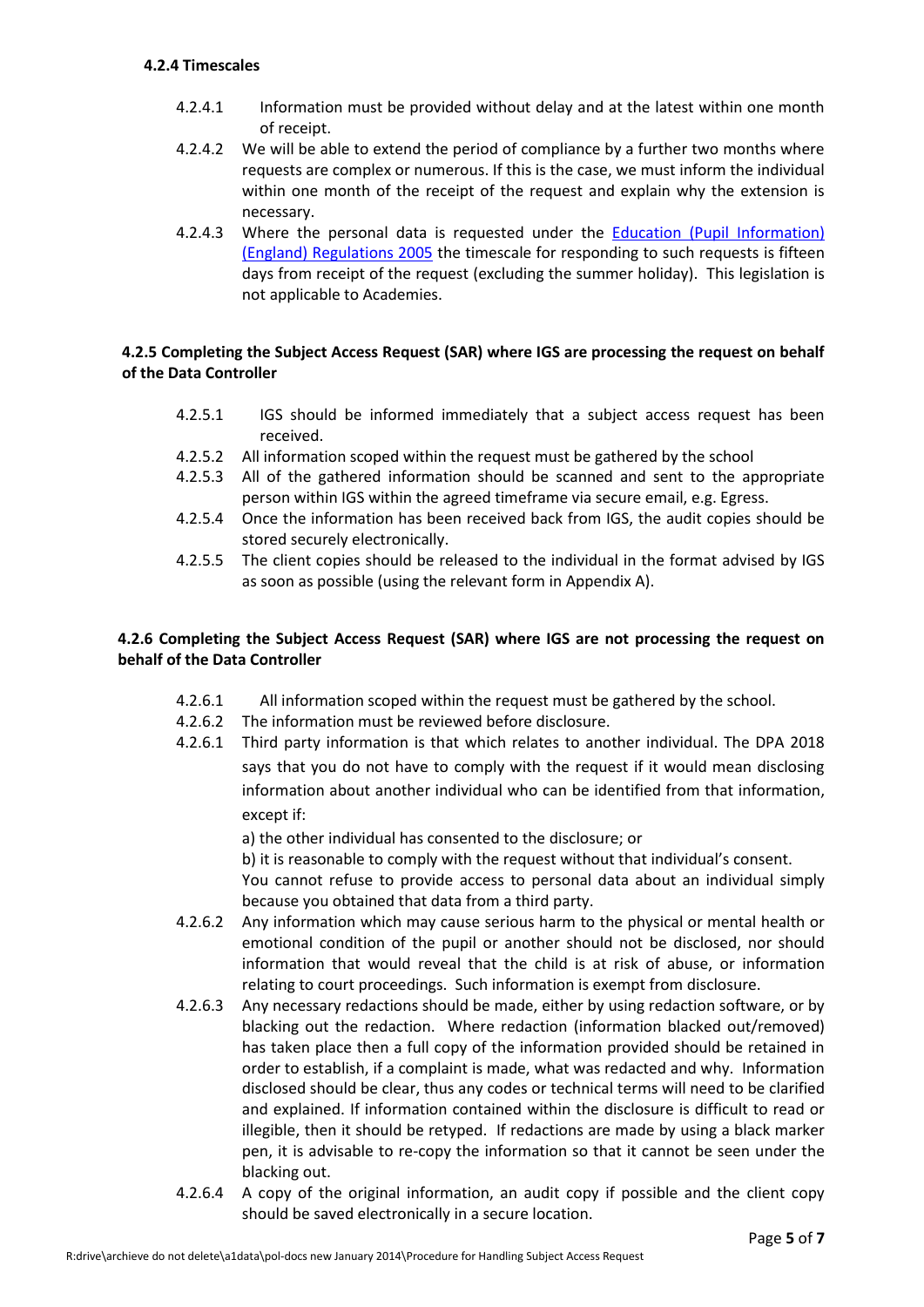- 4.2.6.5 The client copies should be released to the requestor as soon as possible, but within the statutory timeframe (use the relevant form in Appendix A)
- 4.2.6.6 Information can be provided at the school with a member of staff on hand to help and explain matters if requested, or provided at face to face handover.
- 4.2.6.7 The views of the applicant should be taken into account when considering the method of delivery. If postal systems have to be used then special delivery mail must be used.
- 4.2.6.8 Complaints about the above procedures should be made to the Information Commissioner. Contact details must be provided with the disclosure information.

#### <span id="page-5-0"></span>**5 Advice and Support**

- 5.2 If you have any issues over the clarity of these procedures, how they should be applied in practice, require advice about exemptions from the requirements or have any suggestions for amendments, please contact your Data Protection Officer
- 5.3 For more information and advice on processing subject access requests, please go to [www.ico.org.uk](http://www.ico.org.uk/)

#### <span id="page-5-1"></span>**6 Breach Statement**

A breach of this procedure is a breach of Information Policy. Breaches will be investigated and may result in disciplinary action. Serious breaches of Policy may be considered gross misconduct and result in dismissal without notice, or legal action being taken against you.

23 rd April 2021

Signed:\_\_\_\_\_\_\_\_\_\_\_\_\_\_\_\_ Dated:\_\_\_\_\_\_\_\_\_\_\_\_\_\_\_\_\_\_\_\_\_\_\_\_\_\_ Head Teacher

Signed:\_\_\_\_\_\_\_\_\_\_\_\_\_\_\_\_ Dated:\_\_\_\_\_\_\_\_\_\_\_\_\_\_\_\_\_\_\_\_\_\_\_\_

Chair of Trustees

23 rd April 2021

# ASPIRATION, RESILIENCE, OPPORTUNITY, EXCELLENCE